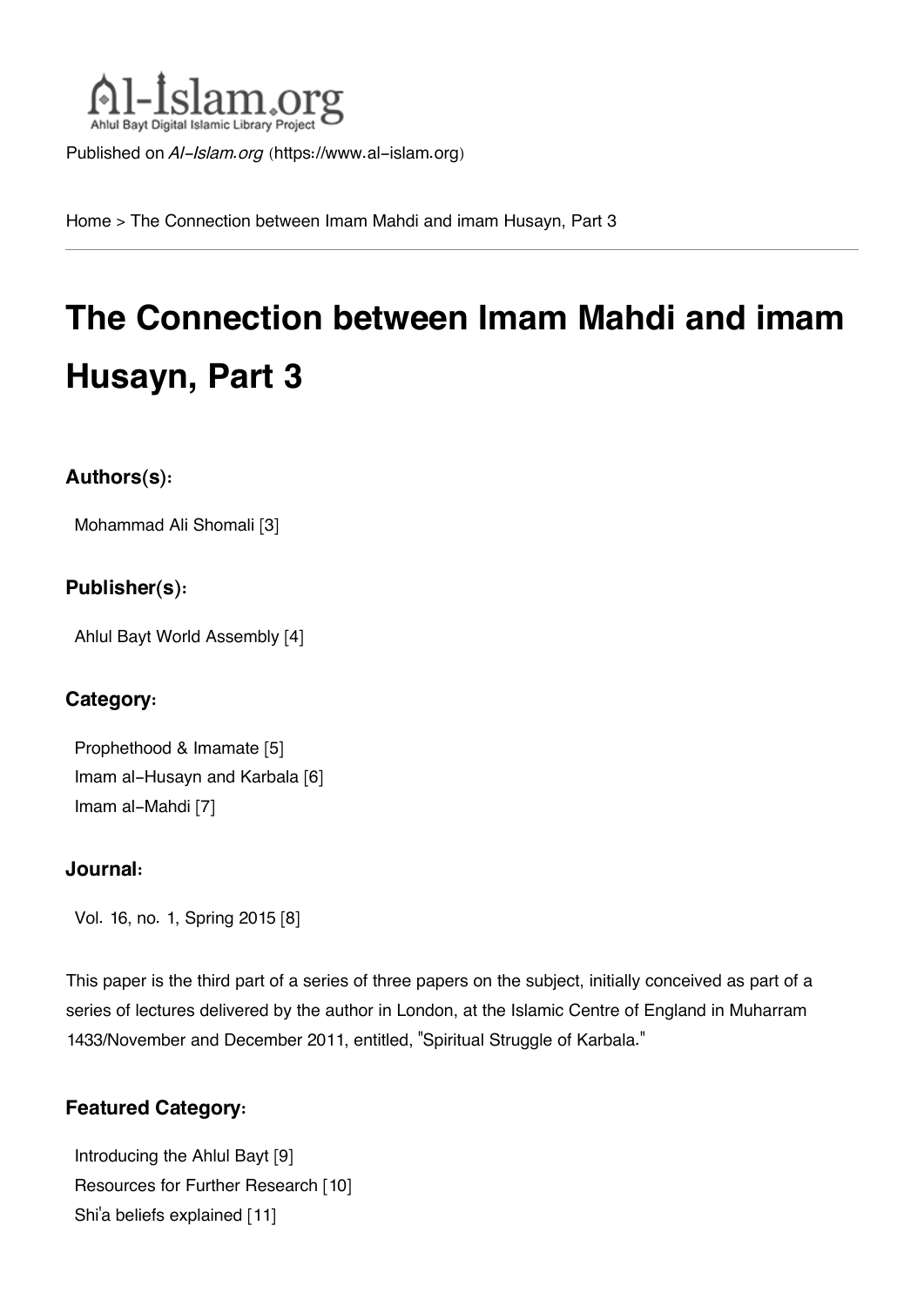# **The Connection between Imam Mahdi and imam Husayn, Part 3**

Mohammad Ali Shomali

*This paper is the third part of a series of three papers on the subject, initially conceived as part of a series of lectures delivered by the author in London, at the Islamic Centre of England in Muharram 1433/November and December 2011, entitled, "Spiritual Struggle of Karbala."*

# <span id="page-1-0"></span>**[Abstract](#page-1-0)**

The previous parts offered an explanation on the close connection between Imam Husayn and Imam Mahdi in hadiths and why Imam Mahdi refers much to Imam Husayn in his universal mission for establishment of justice while putting the demand for the blood of Imam Husayn at top of his agenda. This part offers guidelines as to how a person can help Imam Mahdi by being a good follower of Imam Husayn.

It will be argued that by showing the people the value of being a good follower of Imam Husayn, and in particular by showing complete commitment to observing and to establishing justice and other virtues, one can prove his love for Imam Husayn while simultaneously helping Imam Mahdi.

\*\*\*\*\*\*\*\*\*\*

In an address to his companions in the night of Ashura, Imam Husayn said:

<span id="page-1-2"></span>My grandfather, the Messenger of God, said: 'My son, Husayn, will be killed in Karbala while he will be alone, single, thirsty, and without any helper. Whoever helps him has helped me and has helped his son, al-Hujjah (Imam Mahdi).'[1](#page-6-0)

The following offers an explanation on how helping Imam Husayn is a) helping the Prophet in preserving Islam and b) helping Imam Mahdi in establishing universal justice. Thus, the crux of the paper focuses on how helping Imam Husayn can prepare us for helping Imam Mahdi.

# <span id="page-1-1"></span>**[How to help Imam Husayn and hence Imam Mahdi](#page-1-1)**

In one of the Ziyarats of Imam Husayn we recite:

**Peace be to you, Oh son of the prophet. If I was not able to help you with my hands, if time has not let me be with you, then I am now coming to you with my help. Answering your call is my**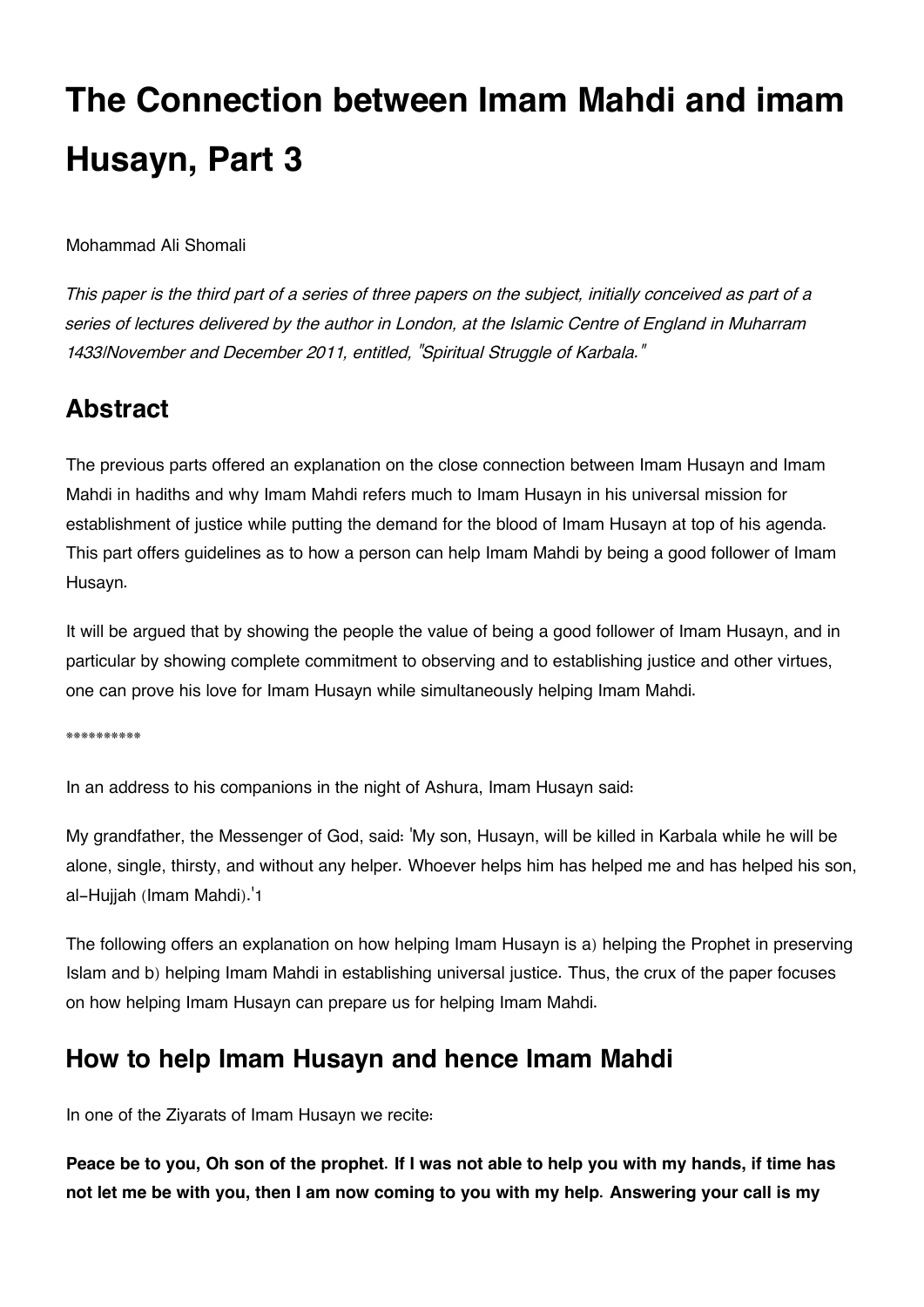<span id="page-2-1"></span>**hearing, my heart, my sight, my body, my thoughts and my desires, all submissive to you, and to all Imams after you, those from your progeny who guide to Allah. So my help for you is ready**.[2](#page-6-1)

We are centuries away from Imam Husayn yet still we can join him and answer his call when he called out: **"Is there any helper to help us?"**

# <span id="page-2-0"></span>**[Reflecting on How we answer a Call](#page-2-0)**

What needs reflection is to see how your heart, your ear, your eye answers to a call. It seems clear that e.g. if I listen to that which prepares me to serve the cause of Husayn and act upon it, this would be my ear answering his call.

In the age that we live in, many problems come through ears and eyes, more than any other time. This is due to the fact that if in the past they had to be careful about the voice coming from few meters around, today we can hear voices and sounds that come from thousands of miles away. If you look at the past, what do you think the challenge of a young person was when it comes to the listening and hearing?

The only challenge was that if he was in a meeting or gathering or place a sinful voice might be heard. However, in our age, we can be in a holy place and yet exposed to a haram voice through various devices. Furthermore, in the past, one could only listen to what was being said at that moment, though now voices are recorded and saved.

The amount of exposure to haram today is not comparable to the past. The same fact is true about our sight, thoughts, and desires.

A lover of Imam Husayn cannot have plans that disregard the beloved. 0ur desires and thoughts must be in line with helping Imam Husayn. We shall not think about useless matters let alone sinful ones. 0ur thoughts should be at Imam's service, thinking how we can help him, how we can bring more light to this world. Our concern must be how to promote values.

A lover is the one who wakes up in the morning and the first thing he remembers is his beloved. It may even happen that he is in the middle of a conversation yet his heart and mind is somewhere else with the beloved. When he goes to bed, he ends his day thinking about and remembering his beloved. Is Husayn's attraction and beauty less than a normal beloved? If we do not feel that irresistible attraction in Imam Husayn, the problem lies in the fact that we do not have proper knowledge (haqqa ma'rifatih) of him.

A point that should not be neglected is that our Imams do not draw our attention to themselves. They act as mirrors and draw our attention to Allah. They are so transparent that when you think of them you remember Allah. They orient us towards Him. In Ziyarat al-Jami'ah we recite: "He who seeks Allah, starts with you."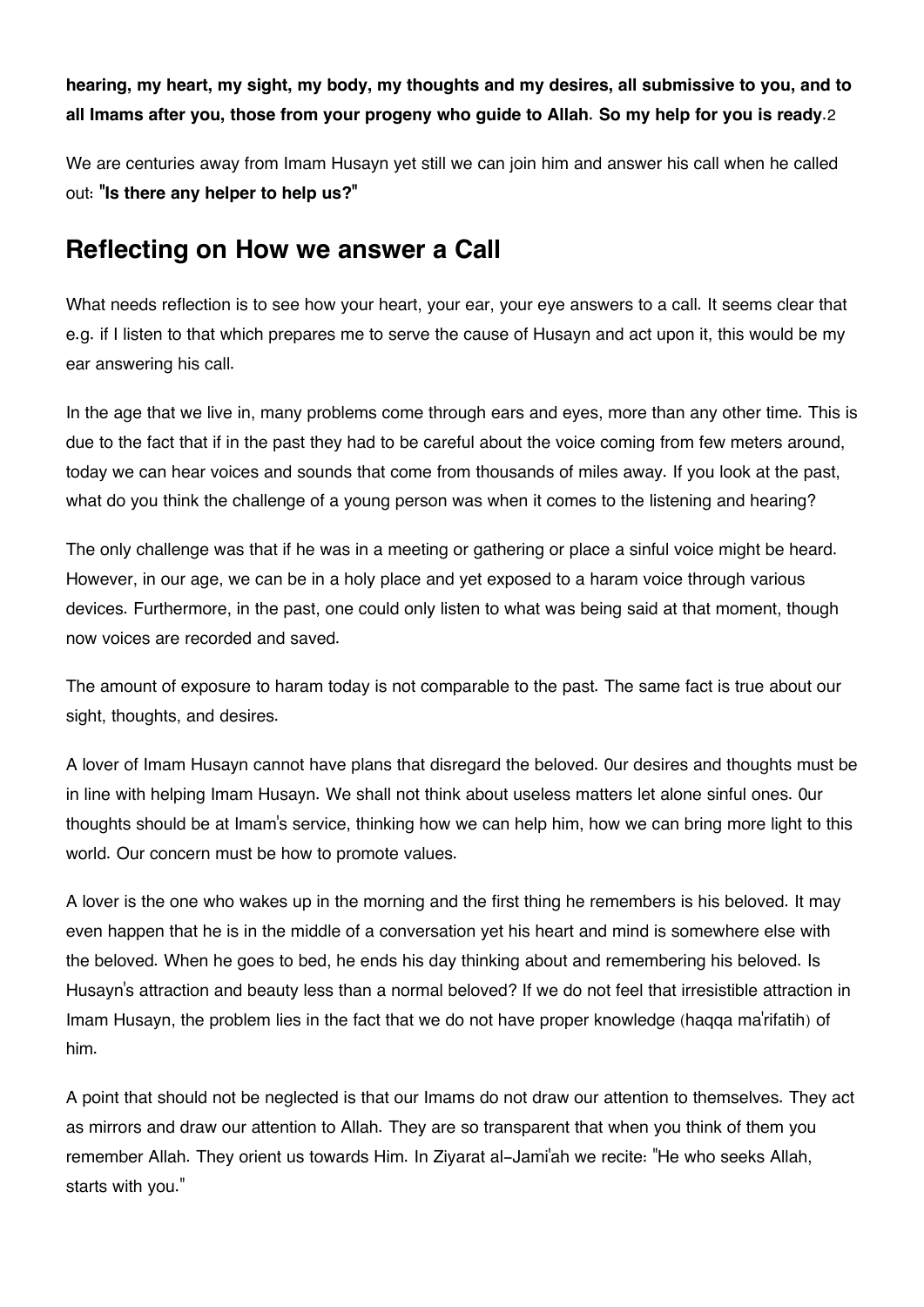<span id="page-3-1"></span>If someone wants to reach Allah in a very easy, fast, and convenient way it should be done through knowing and loving Prophet Muhammad and Ahlul-Bayt[3](#page-6-2).

### Verbalizzzzing our readiness to the Imam

<span id="page-3-2"></span>We need to be able to honestly tell our Imam that we are ready for him, that he can count us, on all that we have, whether it is our talents, skills, and energy; and on our children and wealth.[4](#page-6-3)

In Dua of 'Ahd we read:

## **O Allah, appoint me amongst his helpers, aides, and his protectors, those who hasten to fulfill his commands and obey his orders. Those who defend him and compete with each other to (fulfill) his will**.

<span id="page-3-3"></span>We ask Allah to include us among those who respond to Imam Mahdi, implement his commands, and do what he wills without hesitating or waiting for his request for it to be done.[5](#page-7-0)

If we know that our Imam wants something, we should want to hasten and rush to fulfil what he wants from us, without waiting for him to ask us. It is sufficient to know what is to be done without waiting for the Imam's order. If you know your father is thirsty you will not wait for him to ask you for water; you would immediately quench his thirst. Furthermore, we would want to compete with others to fulfil not only the Imam's commands, but also his will, before even expressing it.

# <span id="page-3-0"></span>**[What does our Imam want from us today?](#page-3-0)**

A very important question arises here: How can we understand what our Imam wants from us today? This is something that we struggle with. I think we have many people in the world who are devoted to and work hard to spend everything they have for the sake of Allah and at the service of Ahlul Bayt and their cause, but sometimes you do not feel that they are always making proper decisions or are making rapid progress year by year towards ideals.

Many people have already done so many things to please Imam Mahdi but the problem is that they do not know exactly what to do and what he wants from us to do. They do not know what to prioritize to help our Imam.

There are the obvious duties that apply at all times: praying, fasting, hajj, taqleed, wearing hijab, eating halal food, and so forth. These are the responsibilities that from the time of the Prophet every Muslim must have done as we have in the hadith from Imam Sadiq:

<span id="page-3-4"></span>*What Muhammad announced permissible is permissible up to the Day of Judgment and what he said is prohibited will be so till the Day of Judgment*.[6](#page-7-1)

These are the things basic laws. What we need to understand is our time-specific social responsibilities,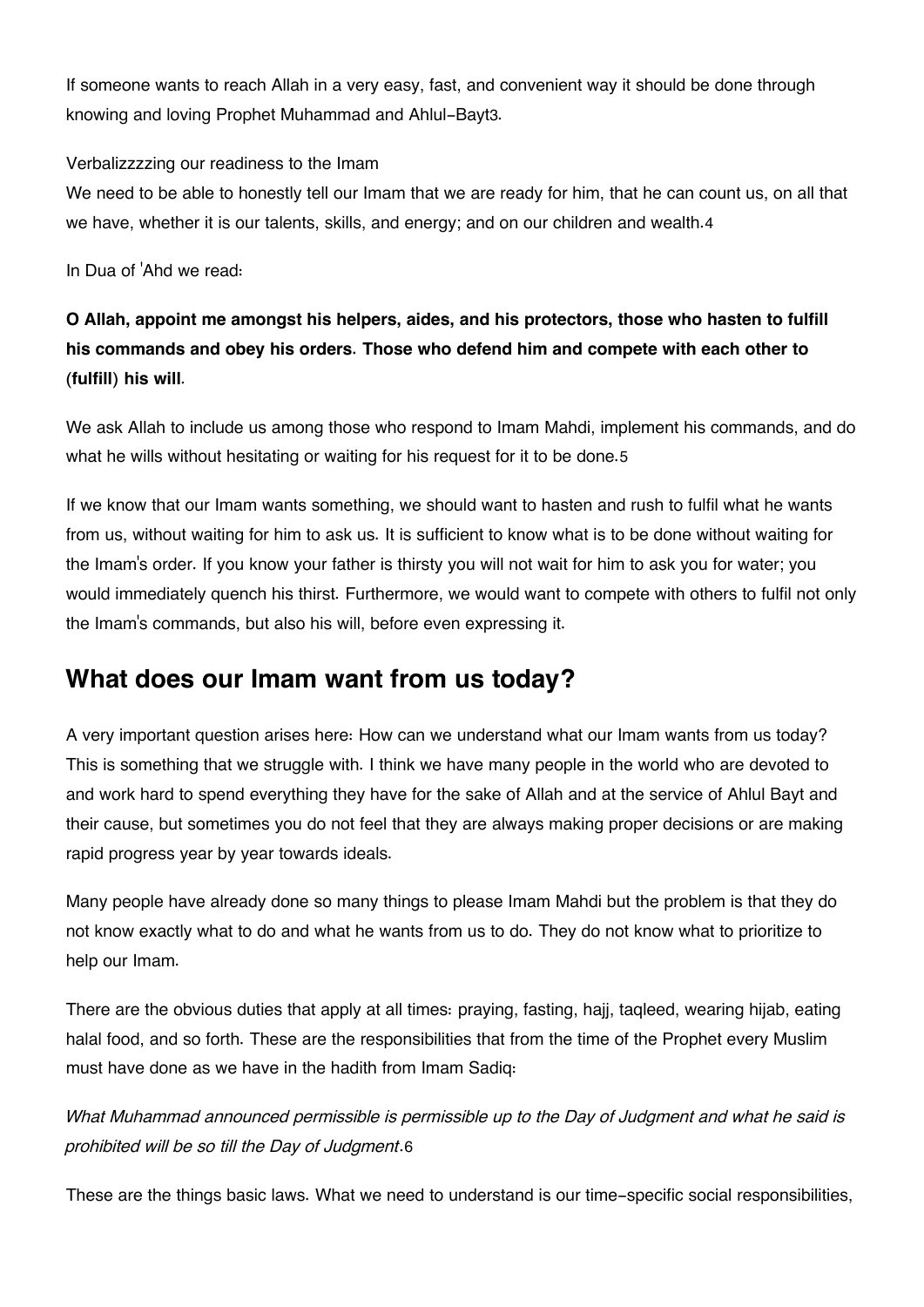how to prepare our society and community for the coming of Imam Mahdi.

The following offers a few reflections on how to understand what the Imam expects from us.

<span id="page-4-0"></span>To reflect on what he is going to do and prepare by moving in the same direction. In other words, we must consider what Imam Mahdi is going to establish, and then we should work towards it.[7](#page-7-2)

When the Imam sees that we have made good progress and preparation, then he can join us in the same path. But we have to make the first few steps.

As we saw in previous parts, one of the aims of Imam Mahdi, which is the aim of all prophets and is the standing at the top of his agenda is **justice.** Right under **justice** come **dignity** and **honour** because these are the most important rights that every human being deserves. If you have minimum amount of justice you have to respect dignity of people.

Now, let us reflect on the following phrase from Dua al-Iftitah:

**Oh Allah, we bring to you our yearning for an honourable government by which you give dignity to Islam and its people, and humiliate hypocrisy and the hypocrites, and include us among those who invite people unto Your obedience, and lead people towards Your path. Through such a government, give us honour in this life and the hereafter.**

If a government is not honourable, it cannot give dignity and honour to its citizens. You can never expect honour to come to you from the people who do not have honour for themselves. There is a very beautiful hadith that suggests this idea: "If someone doesn't have any honour for himself, do not feel safe with respect to him."[8](#page-7-3)

<span id="page-4-2"></span><span id="page-4-1"></span>A noble person never uses foul language even towards animals. A person who has honour for himself never walks out nude.[9](#page-7-4)

Covering up even a little is recommended in Islam which indicates that a person should always honour himself. And a person who honours himself will honour others. Similarly, an honourable government will honour its citizens. For this reason, we ask Allah in our duas for an honourable government that treats people with dignity.

<span id="page-4-3"></span>One of the features of the government we ask Allah for is that it exposes the hypocrites. It is them with whom we have problem with, not honest disbelievers. It seems that the main problem is with nifaq and not with kufr.[10](#page-7-5)

We ask that the hypocrites are exposed so that they lose their respect and influence. The best way to face a person who is hypocrite is to show his true face to people.

Having asked for that, we then ask Allah to include us among those who invite others toward His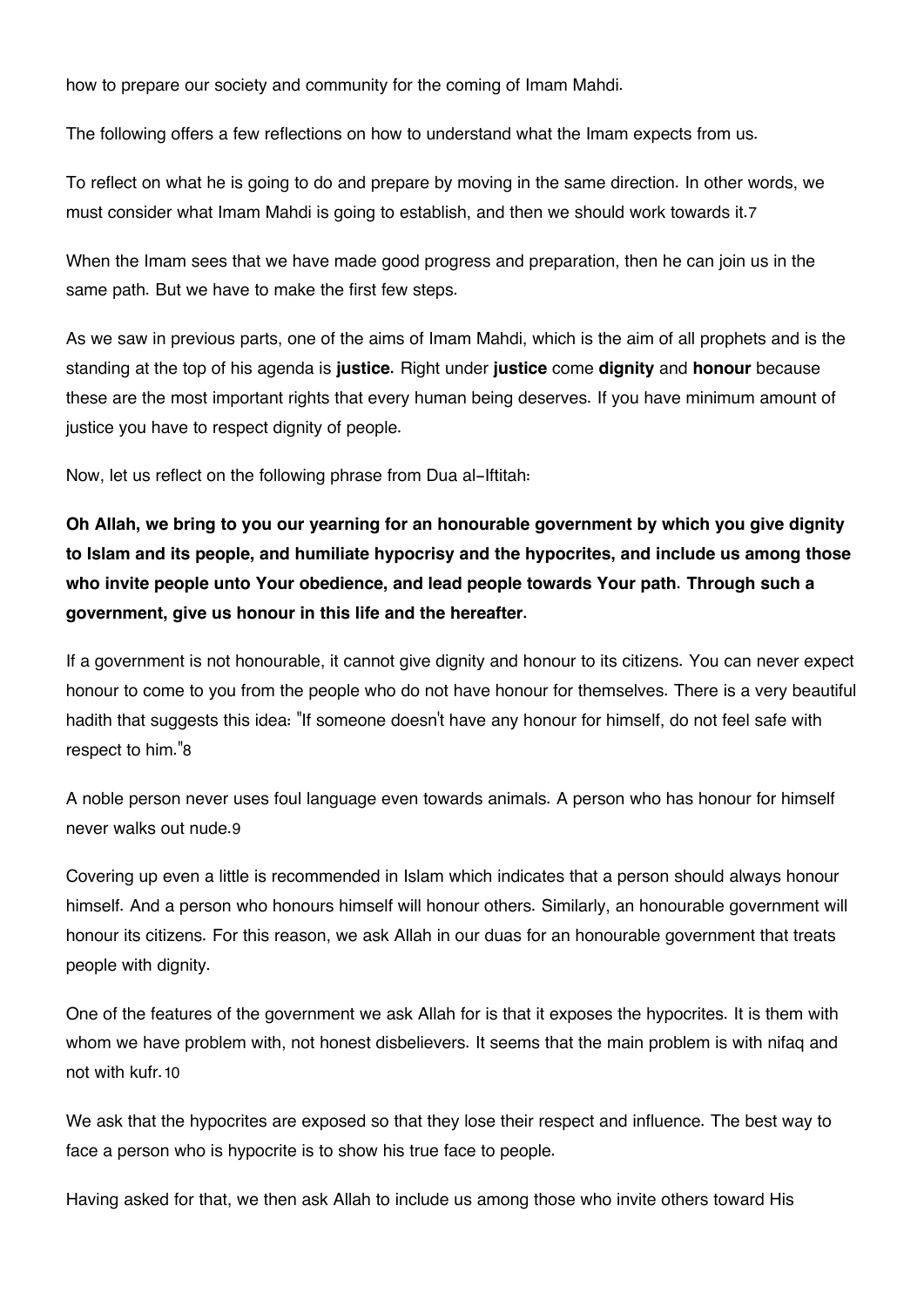obedience. The idea here is that we should not be satisfied by just being pious; rather we should also be calling others towards His obedience and leading towards His path. If we merely aim to be pious is not enough and may actually result in being in a lower level and failing to be pious. In the following dua in the Qur'an we read:

## *Our Lord, Grant us comfort in our spouses and descendants, and make us leaders of the pious. (25:74)*

We do not merely ask for piety. We ask to be the leader of the pious. This aim is for the purpose of being closer to Allah rather than for selfish reasons such as position or power. Continuing with Dua al-Iftitah, we ask Allah to help us not only to obey Him, but to guide others to his obedience, by being equipped with piety and knowledge. We also ask Allah for honour in this life and the hereafter. We want to be proud to be Muslims.

We want people of the world to have so much understanding of Islam, and pleased with the performance of Muslims, that they have respect for Muslims. This will not happen by itself. We can only achieve this by working towards establishing this honour for ourselves and our community. Imam Mahdi wants us to be honourable.

Whether it be education, family ties, punctuality, organization, trustworthiness, and helping others, we need to be the best at it. If on the other hand, we are disorganised, dishonest, unkind, and unprincipled we cannot bring honour to ourselves. Hence we cannot expect Imam Mahdi to suddenly come and give us honour in this life and the hereafter.

## **Every step towards bringing honour to this community prepares for Imam Mahdi.**

We should not see anything happening that would bring disrespect to our community.

In addition to establishing justice by not violating others' rights, not even doing injustice to animals, we need to bring honour to ourselves and treat others the same. We need to be a polite and respectful community, whether it be in the home, classroom, or workplace so that anyone who looks at us says that this person must be a follower of Husayn. We need people to see the conduct of Imam Husayn in us.

Another important point for us is to act as a community. We cannot afford to be separated as we cannot help Imam Mahdi individually. We need to come together and form a solid group at his service. The Imam wants a strong community, not people who dislike or boycott each other:

### *O you who have faith! Be pious and be with the truthful people. (9:119)*

In addition to believing and having piety, we should also be in the company of truthful people. This shows not only the importance of being truthful, but also the importance of being a community:

### *By Time! Indeed man is in loss, except those who have faith and do righteous deeds, and enjoin*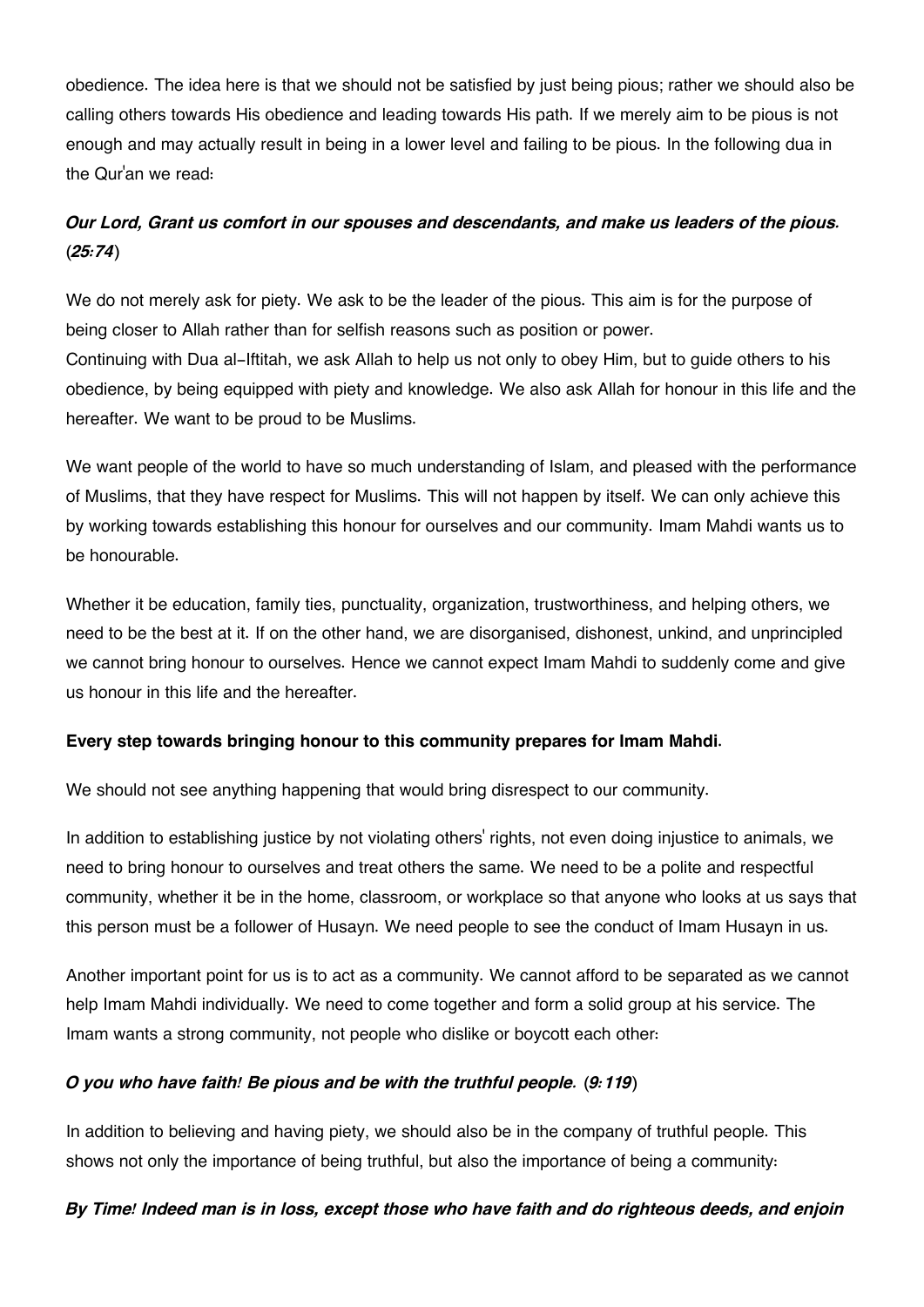#### *one another to [follow] the truth, and enjoin one another to patience. (103:1-3)*

In addition to the importance Allah gives to time, we also realize that it is not enough for us to be believers and do righteous deeds. We need to come together and enjoin truthfulness and patience. If one was about to get angry or to give up, others should invite him to patience.

<span id="page-6-5"></span>With this mutual help we can be saved. It is only when we are together that we can gain Allah's support.[11](#page-7-6) Similar to the above verses, Allah says:

## *While being one of those who have faith and who enjoin one another to patience, and enjoin one another to compassion. (90:17)*

We should invite each other to patience, mercifulness, and truthfulness; establish it among ourselves and then extend it to others to benefit from it. If we form such a community, Allah will bless this community with much support and will guide it so as to quickly achieve its aim.

Allah says in the Qur'an that if you are pious and careful of your duties towards Him, He will teach you (2:282) and give you a criterion by which you can distinguish between right and wrong (8:29). Therefore, we should attain communal piety for Allah to guide our community and direct it towards our goals.

# <span id="page-6-4"></span>**[Conclusion](#page-6-4)**

In this part, we studied how we can help Imam Mahdi by learning from the example of Imam Husayn and being a good follower of his. In particular, we studied why and how we should start establishing justice among us so that we can be used as instruments of establishing justice by Imam Mahdi.

An unjust person cannot be a helper of the Imam whose goal is establishing justice all over the world. We should establish justice among ourselves and then for others.

Justice is both for enemies and friends.

We are expected to be fair with respect to everyone. Then we studied that the right of people to be treated with honour and dignity as one of the important things you should observe as a just person. Again we need to achieve this honour for ourselves and then treat others with honour and respect.

### **We need also to form a united community in order to help Imam Mahdi.**

<span id="page-6-0"></span>[<sup>1.</sup>](#page-1-2) Ma'ail al-sibtayn, volume 1, page 208

<span id="page-6-1"></span>[<sup>2.</sup>](#page-2-1) Bihar al-Anwar, vol. 98, page 209, chapter 18.

<span id="page-6-2"></span>[<sup>3.</sup>](#page-3-1) Of course, there are other prophets and holy people that we have respect and love for and they also can help us, but no one is as close to Allah as these people.

<span id="page-6-3"></span>[<sup>4.</sup>](#page-3-2) Sometimes some people cheat. They say all their belongings are for Imam Mahdi but still they resist to pay khums to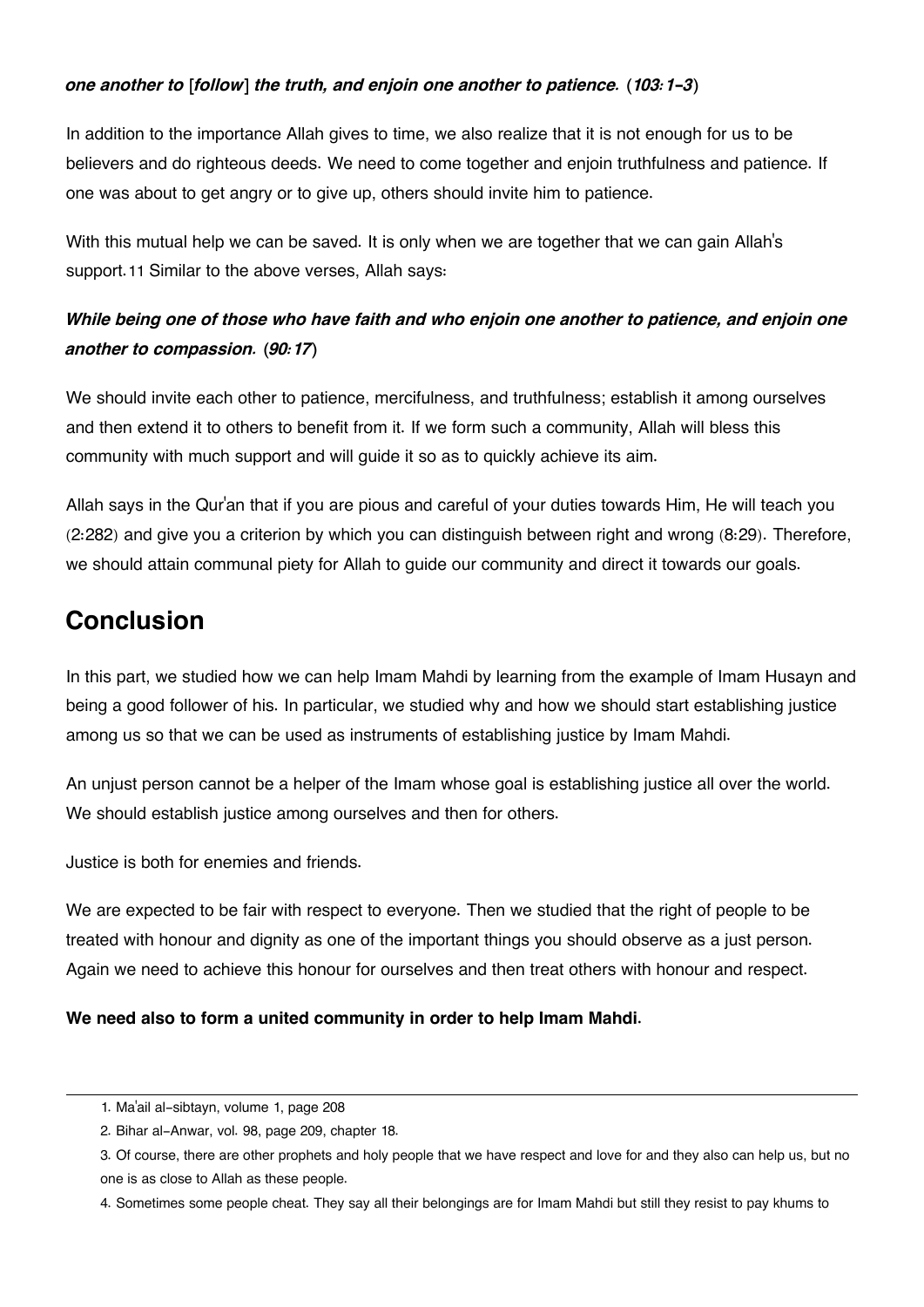Maraaji' saying that I will pay it only to Imam himself after he comes and asks for it. This is not honesty.

If you are honest and free from greed you would realize that giving khums to the Marraji's in this time and age is like paying to Imam himself and for sure Imam Mahdi would not be pleased if people do not make their khums available for good causes under the supervision of the people who have piety and at the same time the greatest knowledge of the teachings of Imams and the needs of the community.

<span id="page-7-0"></span>[5.](#page-3-3) Note that this dua was taught by Imam Sadiq long before the occultation started. In Islam we are not restricted to time as discussed before. In Islam, you can go beyond time and space. Imam Sadiq says you should pray in this way for 40 days in order to be able to join Imam in his mission and even if you die before he comes you will be brought back by Allah and will be able to join him.

<span id="page-7-1"></span>[6.](#page-3-4) Al-Kafi, vol. 1, p. 58.

<span id="page-7-2"></span>[7.](#page-4-0) If you are waiting for a great teacher to come and educate you should prepare for his mission by bringing students together, making a classroom and other facilities ready for him and educating people as much as you could so that when he comes everything would be ready for him and he would focus on the things that no one else could do it and not just doing what you yourselves were supposed to do.

Or if there is an epidemic disease and you are waiting for the greatest doctor to come you should prepare for his activities by cleaning and equipping the hospital, bringing together nurses and others who could help him together and register the patients and do examinations and initial treatments so that when he comes his time would not be wasted for you to get ready.

<span id="page-7-3"></span>[8.](#page-4-1) Bihar al-Anwar, volume 72, page 300, chapter 74, no. 11.

<span id="page-7-4"></span>[9.](#page-4-2) It is said that one of the scholars used to be fully dressed in his house all the time. Someone asked him why he did that while no one was there. He replied saying 'I am here.' He had such a respect for himself that he did not want to be without his dress of honour at any second.

<span id="page-7-5"></span>[10.](#page-4-3) The Qur'an tells us that the hypocrites are in the lowest level of the hell (4:145).

<span id="page-7-6"></span>[11.](#page-6-5) Imam Ali said: "Allah's hand (of protection) is with the community (jamaa'ah; a united group of people). You should beware of division because the one isolated from the group is (a prey) to Satan just as the one isolated from the flock of sheep is (a prey) to the wolf. (Nahj al-Balaghah, Sermon number 127)

#### **Source URL:**

https://www.al-islam.org/message-thaqalayn/vol-16-no-1-spring-2015/connection-between-imam-ma hdi-and-imam-husayn-part-3

#### **Links**

- [1] https://www.al-islam.org/user/login?destination=node/40354%23comment-form
- [2] https://www.al-islam.org/user/register?destination=node/40354%23comment-form
- [3] https://www.al-islam.org/person/mohammad-ali-shomali
- [4] https://www.al-islam.org/organization/ahlul-bayt-world-assembly
- [5] https://www.al-islam.org/library/prophethood-imamate
- [6] https://www.al-islam.org/library/imam-al-husayn-and-karbala
- [7] https://www.al-islam.org/library/imam-al-mahdi
- [8] https://www.al-islam.org/journals/vol-16-no-1-spring-2015